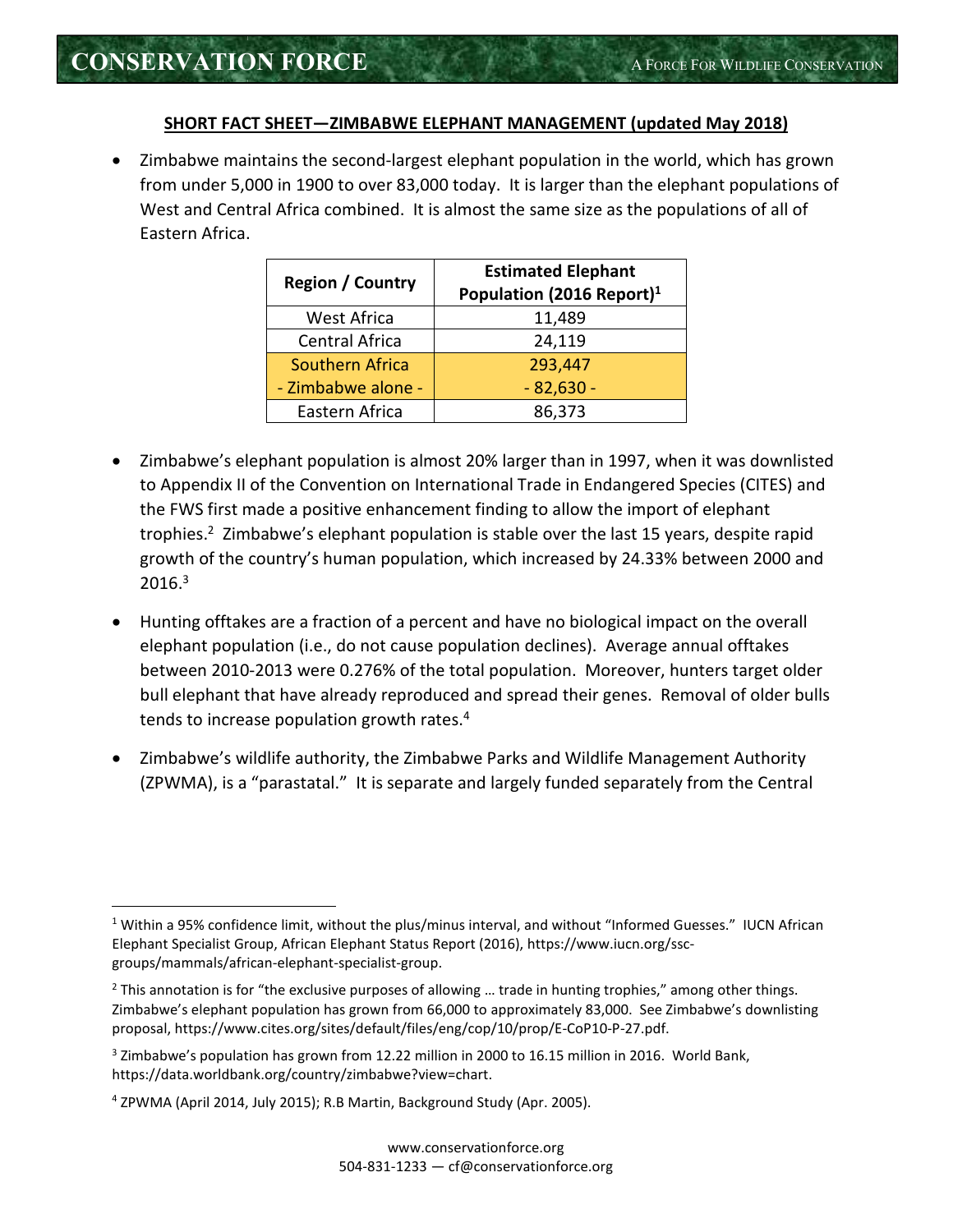government. ZPWMA was not disrupted by the 2017 Presidential transition. President Mnangagwa has confirmed that ZPWMA is proceeding with "business as usual."<sup>5</sup>

- Hunting areas in Zimbabwe are over three times the size of the national parks. The elephant habitat includes approximately 27,000 km<sup>2</sup> in National Parks, 18,900 km<sup>2</sup> in Safari Areas, over 50,000 km<sup>2</sup> in Communal (CAMPFIRE) Areas, and 7,000 km<sup>2</sup> in private conservancies.<sup>6</sup> Communal (CAMPFIRE) Areas (90%) and private conservancies are almost wholly funded by hunting revenues, which justify the dedication of this space to nature in place of alternative uses like livestock.
- Hunting fees make up a significant portion of ZPWMA's revenues. Trophy and concession fees generated almost \$5.1 million for ZPWMA in 2014. Over half of these fees were paid by U.S. clients. Approximately 80% of ZPWMA's revenues are allocated for law enforcement. Put simply, hunting revenues from U.S. hunters pay for most of the antipoaching across Zimbabwe's elephant range. And the FWS suspension of elephant trophy imports reduced ZPWMA's revenues by almost 14% in 2014 compared to 2013. The suspension has reduced the revenues available for ZPWMA (as well as CAMPFIRE communities and individual operators) to combat poaching.<sup>7</sup>
- Poaching in Zimbabwe has generally been kept under control so as not to have a national effect. Hunting operators support this successful control of poaching by funding their own patrol teams, paying salaries for community scouts, and assisting ZPWMA with equipment, rations, petrol, and other needs. Hunting operators are the first line of defense against poaching. For example, a sample of 15 operators spent approximately \$1.32 million in 2015 to protect an area exceeding 28,000 km<sup>2,8</sup> One operator, Charlton McCallum Safaris in the Dande/ Mbire areas, spends an average of \$85,000/year on anti-poaching. From 2010 to 2016, their efforts led to an 80% decline in elephant poaching in an important border region.<sup>9</sup>

<u>.</u>

<sup>&</sup>lt;sup>5</sup> ZPWMA Website, http://zimparks.org/about-zimparks/; see also news reports of the transition in Zimbabwe, e.g., http://www.thezimbabwemail.com/main/mnangagwa-swears-new-cabinet/; https://citizen.co.za/news/newsafrica/1746240/mnangagwa-names-new-zimbabwean-cabinet/.

<sup>&</sup>lt;sup>6</sup> UN Protected Planet, https://protectedplanet.net; CAMPFIRE Association of Zimbabwe Press Statement (November 2017), http://campfirezimbabwe.org/index.php/news-spotlight/26-press-stateme...1. Elephant habitat in Zimbabwe also includes over 10,000 km<sup>2</sup> in Forest Areas managed by the parastatal Forestry Commission.

<sup>&</sup>lt;sup>7</sup> Note that hunting and concession fees are considerably higher than this, but because of the grant of "appropriate authority," hunting fees accrue to the landholder on communal and private land, not to ZPWMA. "Appropriate authority" incentivizes landholders to maintain and increase wildlife populations because they retain the benefits of the sustainable use. ZPWMA (April 2014, July 2015).

<sup>8</sup> ZPWMA (October 2016).

<sup>9</sup> Dande Anti-Poaching Unit Website, http://dapuzim.com/.